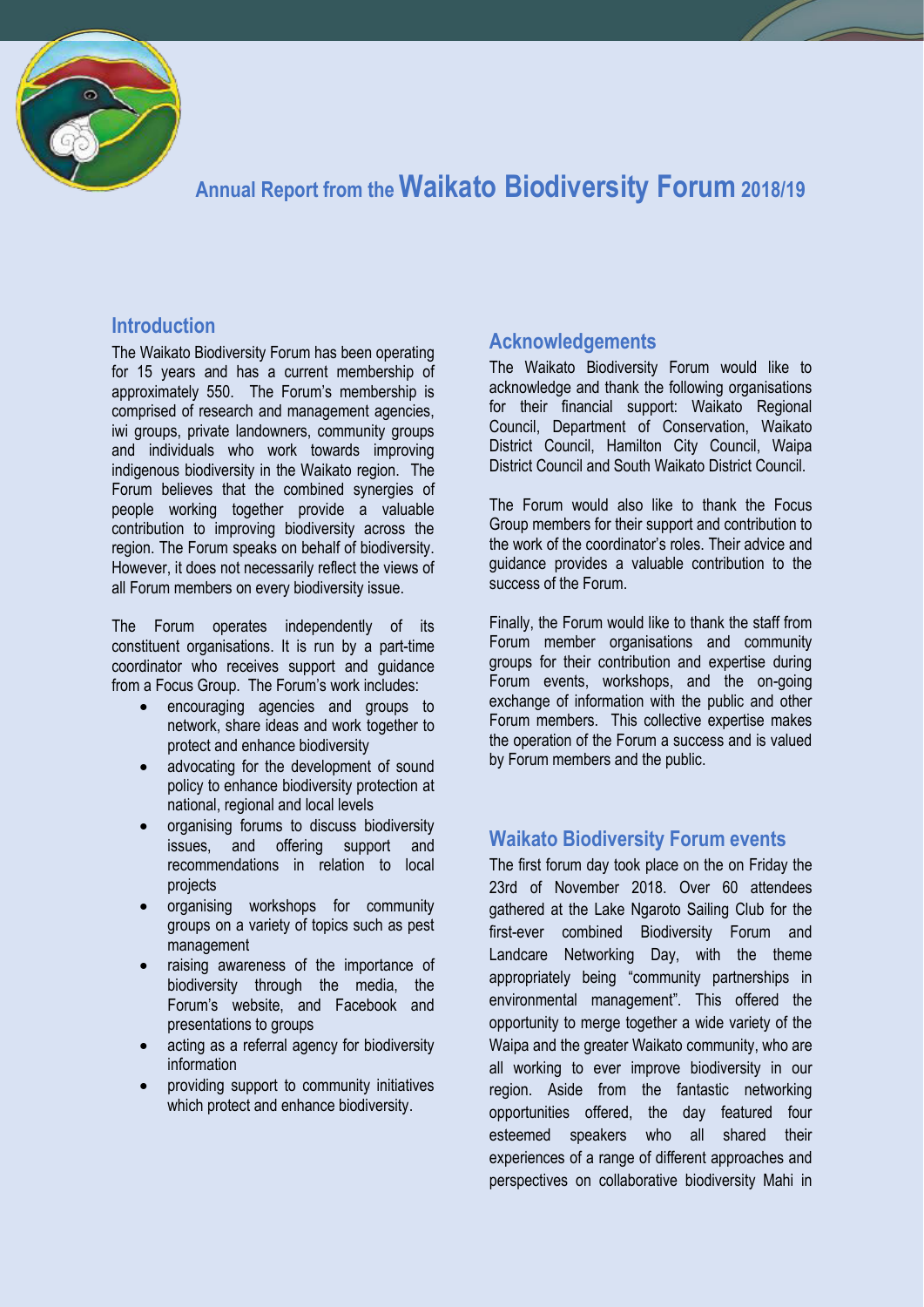the Waipa region.

Barney Mania of Ngati Apakura and Ngati Maihi descent, begun the day by welcoming all the attendees onto the site at Lake Ngaroto. The Lake had been occupied by his Apakura tūpuna at the time of the largest known battle to have ever taken place in Aotearoa, the battle of Hingakaka. The Battle of Hingakaka took place sometime between 1790 and 1803 on a ridge near Lake Ngāroto when an army of around 10,000 Maori warriors from several tribes from the lower North Island, led by Pikauterangi, a Ngati Toa chief, attempted to settle a long-running grievance over land and food resources, by destroying a settlement of 3000 people, mostly Ngati Apakura hapu, who lived on the shores and on the man-made island of Lake Ngāroto. Barney remarked that today Ngaroto is a place for people with thoughts of Kaitiakitanga (protecting our environment) who gather together to hear and see what is happening in the Biodiversity space.

Waipa District Council heritage manager Tony Roxburgh started off the talk with a review of the natural and cultural history of the Waipa basin. Much of what he stated coincided with Barney Mania's korero.

Tony described how land use in the Waipa basin has dramatically changed since human settlement. Particularly post-European settlement where wetlands were drained and forests felled, then eventually converted to pasture, which is now by far the dominant land-use in the area, as seen on the map. Tony also described how the changes of land use have also resulted in a loss of pre-European cultural sites of significance.

Tony and Susan then moved their talk onto how Waipa District Council is working to protect and enhance both natural and cultural heritage of Waipa. There are a range of projects underway in the district which include; Kakepuku Recreation and Historic Reserve, Lake Mangakaware, Matakitaki Pa, Lake Rotopiko, Te Ara Wai and Lake Ngaroto, which is a great example of these efforts. The idea here is to combine efforts to preserve and enhance natural, cultural and recreational aspects of the lake simultaneously.

Jenn Sheppard began by giving an overview of the Waipa District's 16 peat lakes, which make up just over half of 31 peat lakes found within the Waikato peat lake system. The National Wetland Trust have proposed to reintroduce Pateke into Waipa's Rotopiko East Lake, which has been protected with a Predator proof fence since 2013. So it became essential to investigate the state of predator abundance in the lakes which surround Rotopiko, where Pateke will hopefully proliferate. Jenn's assessment was made up of two parts. The first being the predator control effort at each of Waipa's 16 lakes and the second being predator abundance.

The biggest challenges identified in conducting predator control were - domestic cat concerns; a lack of research and monitoring; safe access around lakes; how to increasing trap effort and people; managing landscapes around lakes. Recommendations identified - To widen Timms traps by 20 cm to target cats; place traps higher in winter to avoid flooding; drag carcass along bait line as lure; use variety of baits; check traps all year long; have additional traps in catchment; to reduce human scent and avoid deterring predators, check traps no more than every three weeks. Additional recommendations - Place carpet under track to deter grass and overgrown vegetation. Raise A24's with 100 mm wedge so hedgehogs can roll off. Final points - 1. We need to conduct biodiversity monitoring. 2. Need to standardise reporting. 3. We Need to share results, know what works at nearby lakes, and obtain assistance from others at nearby lakes, and furthermore to form a collective group. Pūniu River Care Inc. (PRC) is an incorporated society and New Zealand registered charity. Shannon Te Huia, the spokesperson for PRC began by explaining that core kaupapa (purpose) of the society is to enable local hapū to be involved in improving the water quality and replenishing taonga within the Pūniu River Catchment. Since the society was formed in 2015, it has grown not only in size but also in professional development of the staff and overall culture. Pūniu River Care Inc. provides local employment to help solve local problems (water quality/bank erosion/decline in biodiversity, just to name a few) while developing the skills and capability of tangata whenua.

The day then concluded with a guided walk around the Lake Ngaroto to discuss restoration efforts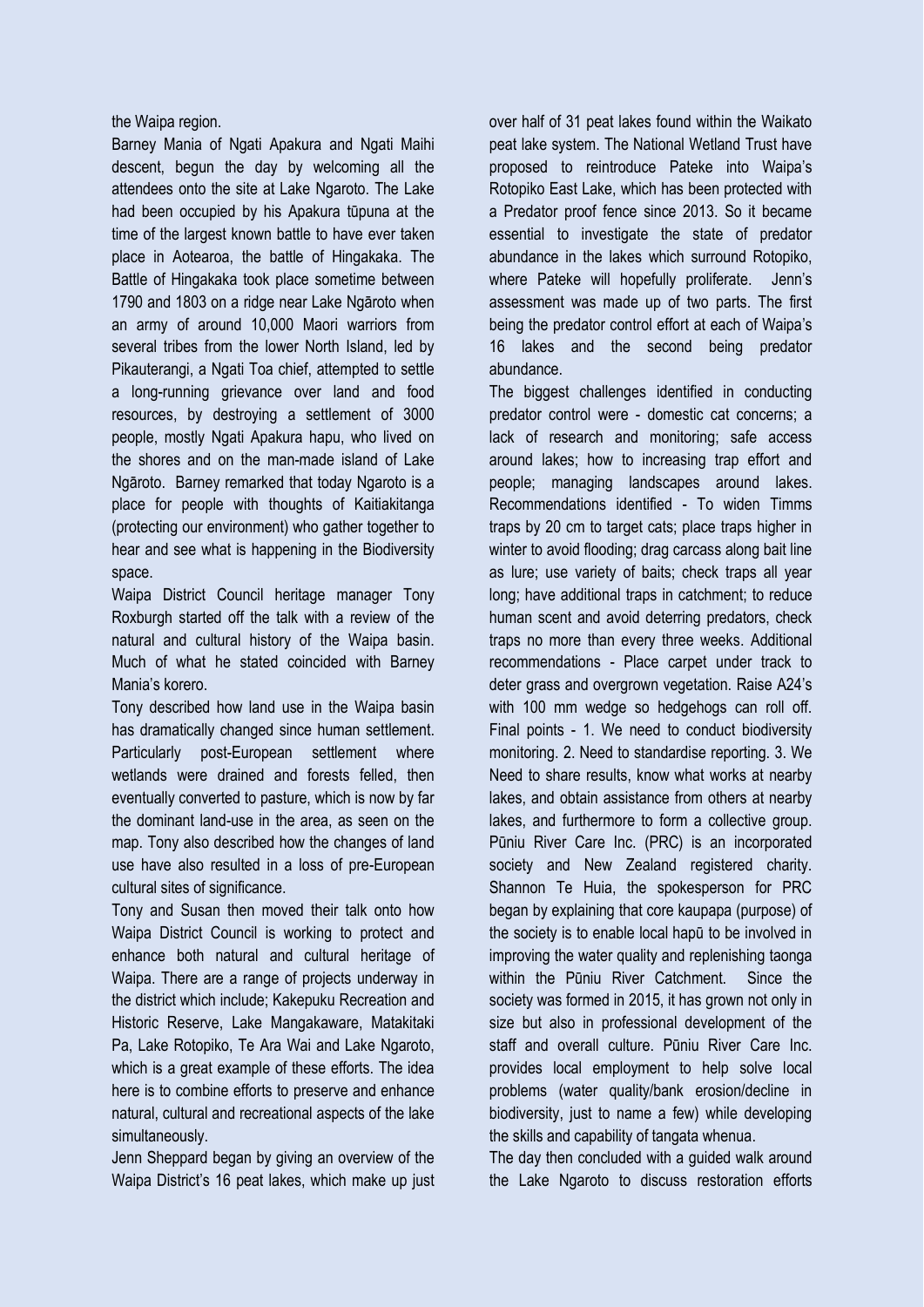around the lake. One of the key learnings during the restoration process was the initial use of mass Manuka plantings which ended up dying off en masse after about 15 years. Subsequent plantings have since utilised a greater variety of species with greater care taken to which plant is put where. This is of course now common practice in restoration projects



**It was a tight fit for the more than 60 attendees at Ngaroto sailing club. Many were standing outside the club, but still able to see and hear presentations.** 

The second forum event took place on the  $24<sup>th</sup>$  of May 2019 in Hamilton. The event entitled "Hamilton Restoration Workshop" was a strongly collaborative effort between the People, Cities and Nature(PCAN) project from the University of Waikato and the Waikato Biodiversity Forum. The venue chosen to host the capacity of 90 attendees was Wintec's Longroom, located at their city campus. The event would showcase the research into urban restoration completed by PCAN since its inception in 2016. After which the workshop would then move to Waiwhakareke natural heritage park for a series of afternoon workshops covering different aspects of restoration.

Bruce Clarkson opened proceedings as PCAN's program leader. Bruce focused on collaborative research in urban restoration. He began by showing how cities in Aotearoa, and particularly Hamilton, had very low percentages of indigenous vegetative cover. Bruce went on to explain that the majority of the population occupies these same urban areas and that the benefits of urban restoration are clear (e.g. social cohesion, carbon sequestration to counteract greenhouse gases, health and recreation benefits), then having a greater emphasis on restoring biodiversities in cities like Hamilton is an imperative and PCAN is helping to give greater direction in this.

Eva Collins followed Bruce with a talk on crosssector partnerships between business and biodiversity. She presented a range of partnership examples, on being "Zoolandia" in Wellington, who have partnered with Meridian. She then went on to explain how this has been successful in satisfying the objectives of both parties, and gave examples of other partnerships that have been less successful in meeting mutual objectives. The bottom line was that partnerships are not easy but with the right match and good communications mutual objectives can be satisfied for biodiversity and business.

Sarah Busbridge then took stage to present her research on "building forest in the city". Her first main finding from her research which monitored a large number of urban restoration plantings over 8 years was that plantings must be designed to achieve rapid canopy closure and promote regeneration. This meant planting with smaller spacings and growing a combination of suitable species, which may also need to be supplemented with enrichment planting of climax and shade tolerant species after. Her research also looked at what motivated people to be involved in restoration activities. She found that the perspectives of volunteers and practitioners of restoration activities were different. Practitioners tended to have an ecosystem perspective whereas volunteers often were motivated by the creation of a local amenity. She concluded that greater collaboration needed to take place between the two groups as knowledge building is a two-way street.

The next presentation came from Erana Walker, focusing on the subject of Kaitiakitanga, and how Maori practiced kaitiakitanga in an urban setting. This was the first time research on this subject had taken place. Her interviews and questioners led to a number of findings. Firstly that kaitiakitanga is taking place and this is often happening at people's homes and Marae rather than in public spaces. Also that Kaitiakitanga often involves use of natural resources, such as kai and natural medicines (rongoa). Furthermore that there is a range of ways people learn kaitiakitanga (watched others, learnt through practice, knowledge handed down, read in book), as well as a range of ways Maori contribute to kaitiakitanga (funding, tree planting, labour, cultural guidance, species protection).

John Innes then presented on urban predator control research. The research took place in 5 New Zealand cities in a range of open spaces using a range of methods including trail cams, tracking tunnels and chew cards. The research showed the abundance of key mammalian predators. Chew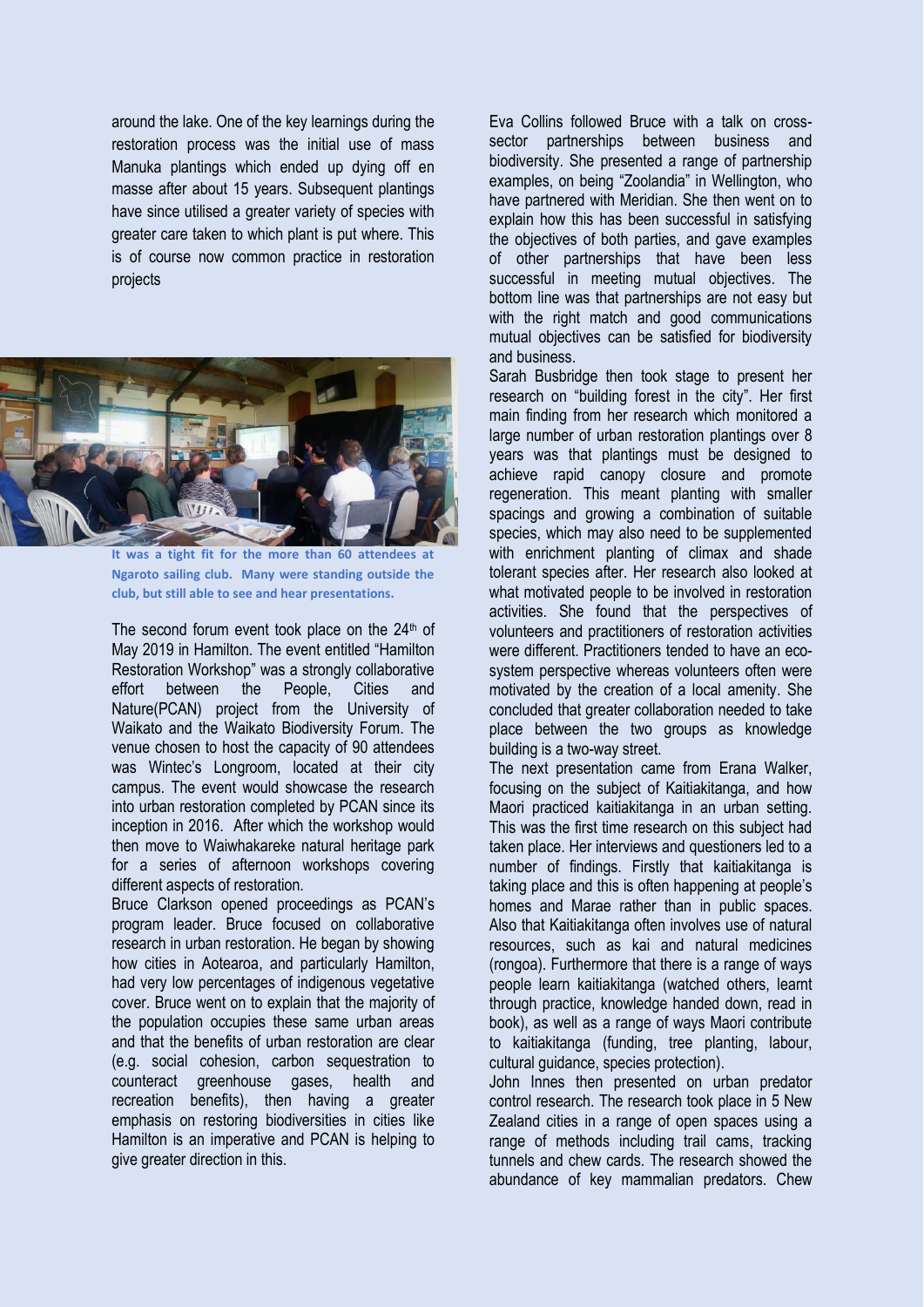cards effectively detected possums and rats, while tracking tunnels effectively detected hedgehogs, rats. The trail cams detected everything including cats and mustelids. While some cities had varied results in terms of the density of some predators, Hamilton was fairly even across the board. The study also compared the success of bird nesting sites between urban and non-urban settings, which revealed surprisingly that urban nests were in-fact more popular.

The last presentation was from Leigh Cornes who outlined the history of Waiwhakareke and spoke about the new facilities being developed at the park as well as further plans for the future.

Leigh showed how the park had gone from having not a single native plant in 2004 to now, where 33 hectares have now been planted in indigenous vegetation. The new facilities being installed include a loop track around the lake, toilet facilities as well as a viewing platform over the lake. Please follow thi[s link](https://www.hamilton.govt.nz/our-city/parks/parksandgardens/waiwhakareke/Pages/What) to learn more.

After lunch over 60 of the attendees headed to Waiwhakareke to enjoy the beautiful surroundings created by well over a decade of community effort and to participate in a selection of the following workshops; Planting strategies, tips and hints; Ecological restoration research - how it's done;

Future Waiwhakareke plans;The unique challenges and opportunities of urban predator control - Kemble Pudney & others; Detection dogs for freshwater management; Insects & microbes in restoration; Urban weed management.



**Hamilton Restoration workshop attendees waiting eagerly to enter Waiwhakareke Natural Heritage Park.** 

#### **Networking and 0800BIODIV**

The Forum members received four newsletters to inform them of biodiversity related information. The Forum network continues to provide a link for community group members and management agencies through dissemination of information and communication, with individual members to answer queries or refer them to other sources of information. A resource person register is maintained so that Forum members can be put in touch with the right person for advice and assistance. The Forum coordinator has a list of Forum members can act as "Biodiversity Champions" on particular issues.

The Forum coordinator operated the 0800 BIODIV line and email service which responds or refers enquiries to an appropriate person. 84 enquiries were responded to over 2018/19, mainly from Forum members, through the 0800 line and email. The enquiries continue to range from funding, weed and animal pest management, details of community group projects, volunteering on projects and planting information.

## **Community Group Database**

The Forum's database and map of community group projects was maintained which continues to highlight the contribution that these groups make to biodiversity protection and enhancement across the region.

## **Workshops**

Two workshops were held this year. The first of which took place in March and focused on "biocontrol", which is the use of biological means (bugs, fungi etc) rather than chemicals to control pest plants. Biocontrol offers a cost-effective, environmentally friendly, and permanent solution to weed control. Carefully selected biocontrol agents target only weeds. They don't harm desirable plants, and don't pollute the environment. Once established, they travel wherever the weed spreads and can return again and again to kill off new weed growth—all without human input.

We were lucky to have Lynley Hayes to lead our workshop. Lynley is one of NZ's leading experts in the field, and is the main spokesperson for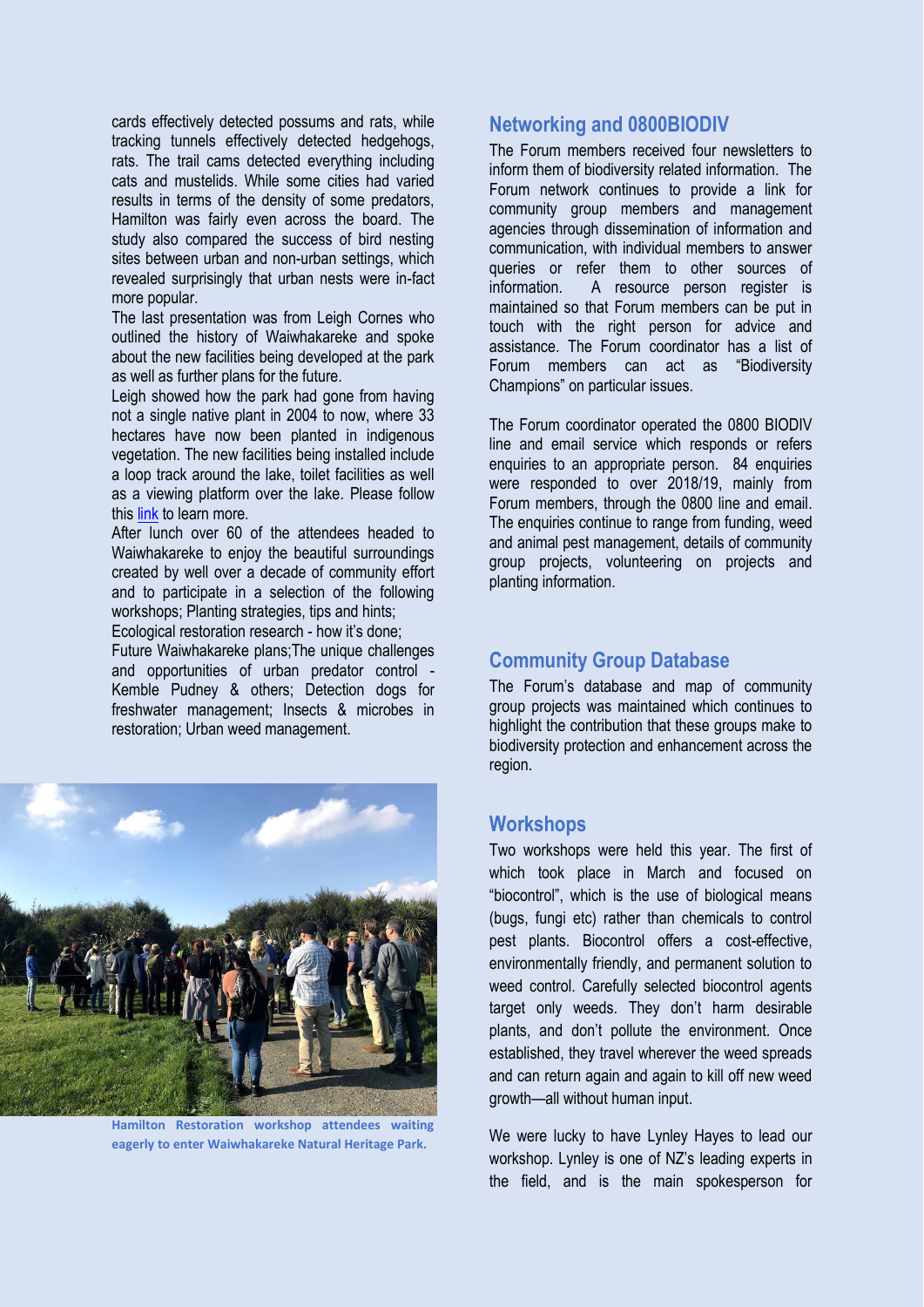biocontrol from Landcare Research who carry out all the research and development of Biocontrol agents in NZ. We also had Ben Wolf and Hamish Hodgson from the Waikato District and Regional Councils on hand to lead our field trip proportion of the day, as it is they who are in charge of implementing the biocontrols in the region. The workshop began at Landcare's offices in Hamilton, where Lynley gave a very comprehensive analysis of the biocontrol process. Starting with pest plants becoming introduced, then eventually establishing to become a problem (50-100 year process), then on to how these same plants' biocontrols are discovered, tested and eventually implemented in NZ. Not surprisingly it is a long, somewhat complicated and extremely fascinating process, involving international collaboration with countries where pest plants originate from, as well as those who also are affected by the same kinds of weeds.

After lunch the workshop moved to Edgecumbe Park for a Tradescantia stem and leaf beetle collection workshop. The beetles were released there about 4 years ago and are now well enough established for harvesting of these bioagents to take place. The group collected about 200 beetles which were enough for 4 releases to be taken by workshop participants for releasing at their own sites. The beetles are spreading on their own accord, but by collecting and re-releasing the beetles this process is significantly accelerated. The workshop then split into two groups, one headed out to Waingaro to view a tradescantia fungus release site which is spreading well, while the remainder went to Karapiro to view privet lace bug, and gorse weevil.

To learn more about the biocontrol please follow [this link](https://www.landcareresearch.co.nz/science/plants-animals-fungi/plants/weeds/biocontrol) to Landcare Researches Biocontrol page which offers a wealth of information on this very exciting and effective weed control strategy.

The second workshop which took place on the  $16<sup>th</sup>$ of April, was focused on Indigenous Lizards. The workshop was hosted by Maungatautari Mountain Sanctuary, who also helped with organisation of the event. The bookings for the capacity of 50 workshop attendees were reached in a short time, demonstrating the strong interest held in the community for our native lizards. Monique Nelson Tunley (WRC) began the workshop with a very thorough and informative presentation on NZ lizards. Firstly her talk started by giving the audience some basic biology of what makes lizards distinct from other reptiles. Then she went on to describe Aotearoa's endemic lizards, which are made up of over 110 different species of geckos and skinks. Many of the attendees were quite surprised by the high number and beauty of our native species, particularly when Monique actually brought out a live Duvecel Gecko, which she has a licence from DOC to breed. This was a big hit with adults and children alike.



**Close-up of Monique Nelson Tunley showing off her Duvecel Gecko to a fully captivated crowd at Maungatautari Mountain Sanctuary.**

Andree Hickey-Elliott & Kathryn Longstaff of Tonkin & Taylor then talked about projects that they had worked on in the Waikato involving lizard surveys. The most recent in our region was the ecological surveys done on the southern links section of the Waikato expressway. Andree said that they used various techniques such as laying Onduline, (lightweight corrugated roofing iron like product), using pitfall traps and placing tracking tunnels to survey. But because of the highly modified habitats within the survey zone, there was only the presence of a small number of copper skinks detected. These were then moved into a predator proof enclosure.

After morning tea the workshop moved into the Maungatautari enclosure, where we split into two groups, lead by Monique and Kathryn. The two groups went looking for Lizard habitat and discussed monitoring techniques. The likelihood of actually seeing lizards was low being that it was daytime and no Onduline or pitfall traps had been placed. Monique explained that if you are lucky, you will see lizards sunning themselves on the fence surrounding the enclosure, but to give you the best chance you would spotlight at night for these cryptic creatures.